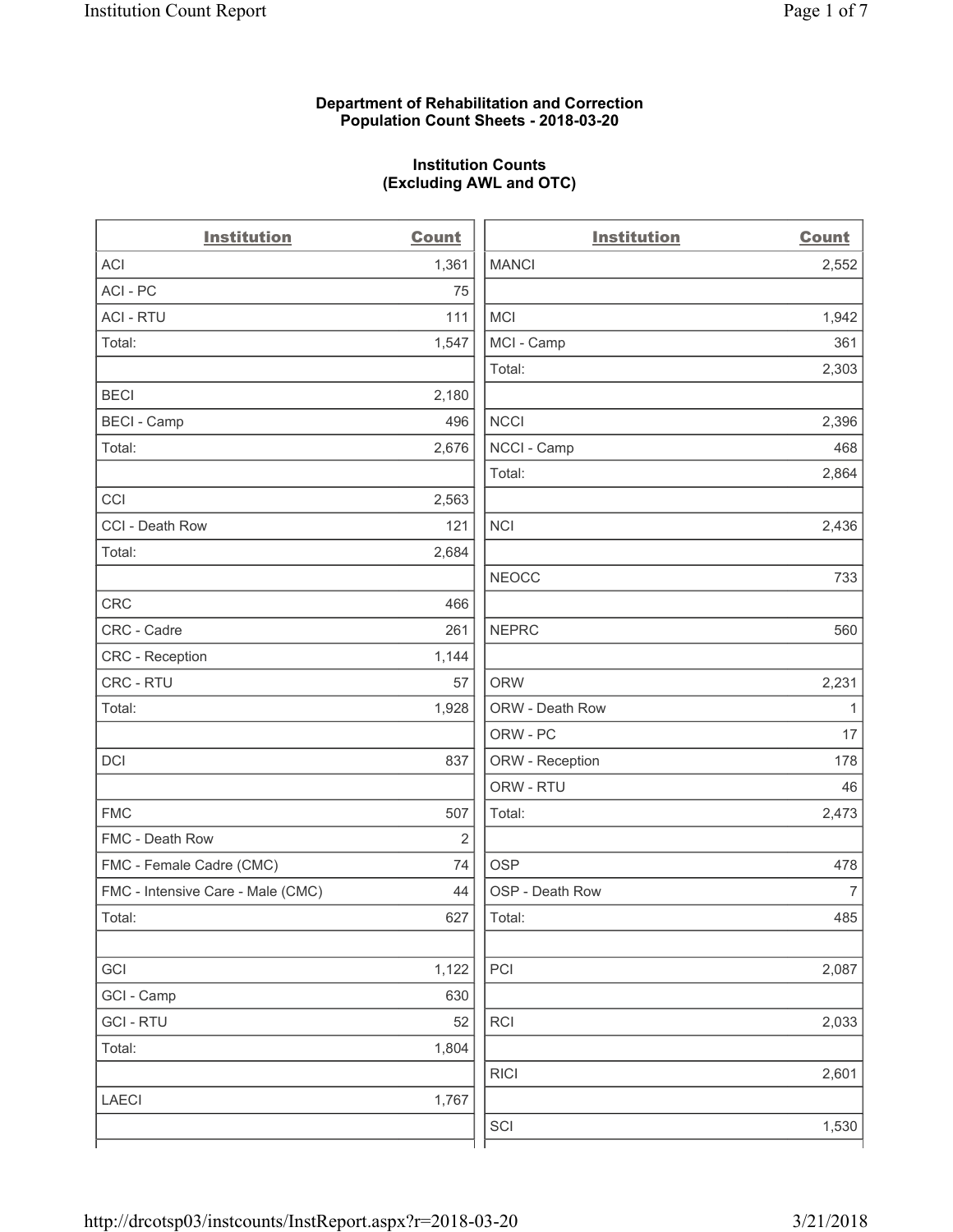|                          |       |                  | <b>Total Population:</b> | 49,518 |
|--------------------------|-------|------------------|--------------------------|--------|
|                          |       |                  |                          |        |
|                          |       | Total:           |                          | 1,333  |
|                          |       | <b>WCI-RTU</b>   |                          | 33     |
| Total:                   | 2,254 | <b>WCI</b>       |                          | 1,300  |
| MACI - Minimum           | 1,181 |                  |                          |        |
| <b>MACI</b>              | 1,073 | Total:           |                          | 802    |
|                          |       | <b>TOCI - PC</b> |                          | 88     |
| Total:                   | 1,502 | <b>TOCI</b>      |                          | 714    |
| <b>LORCI - Reception</b> | 1,134 |                  |                          |        |
| LORCI - Cadre            | 126   | Total:           |                          | 1,402  |
| <b>LORCI</b>             | 242   | TCI - Camp       |                          | 440    |
|                          |       | <b>TCI</b>       |                          | 962    |
| LOCI                     | 2,239 |                  |                          |        |
|                          |       | Total:           |                          | 1,200  |
| Total:                   | 2,259 | SOCF - RTU       |                          | 15     |
| LECI - Camp              | 123   | <b>SOCF</b>      |                          | 1,185  |
| LECI                     | 2,136 |                  |                          |        |

\* The Total Population includes 30 Offenders with Reason Codes 30 & 31. \*\* The Total Population includes 37 Offenders with Reason Code 0A.

## **Male Population by Security Level (Include AWL and Exclude OTC)**

| <b>Security Level</b>  |                   | <b>Body</b> | <b>AWL</b> | $(-OTC)$ | <b>Total</b> |
|------------------------|-------------------|-------------|------------|----------|--------------|
| Total Level 5          |                   | 99          | 2          | 2        | 99           |
| Total Level 4          |                   | 2,523       | 21         | 20       | 2,524        |
| Total Level 3          |                   | 12,024      | 136        | 110      | 12,050       |
| Total Level 2          |                   | 15,562      | 204        | 148      | 15,618       |
| Total Level 1          |                   | 15,138      | 161        | 81       | 15,218       |
| <b>Total Death Row</b> |                   | 133         | 3          | 2        | 134          |
|                        | <b>Total Male</b> | 45,479      | 527        | 363      | 45,643       |

#### **Female Population by Institution (Include AWL and Exclude OTC)**

| <b>Institution</b>       | <b>Body</b> | <b>AWL</b> | $(-OTC)$ | <b>Total</b> |
|--------------------------|-------------|------------|----------|--------------|
| <b>DCI</b>               | 837         |            | 5        | 839          |
| <b>FMC</b>               | 21          |            |          | 22           |
| FMC - Female Cadre (CMC) | 74          |            |          | 74           |
| <b>NEPRC</b>             | 559         | 15         |          | 567          |
| <b>ORW</b>               | 2,230       | 45         | 17       | 2,258        |
|                          |             |            |          |              |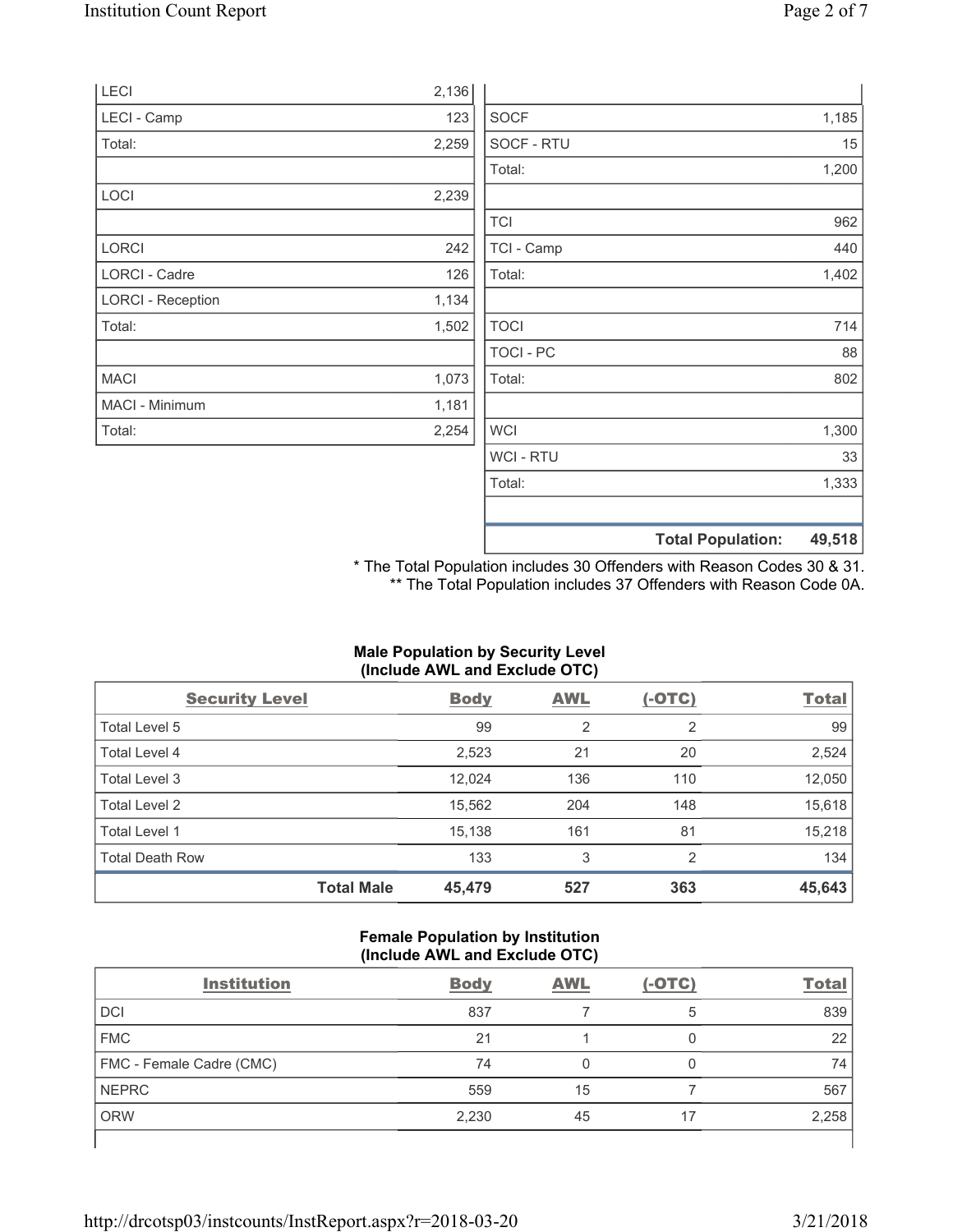| <b>ORW</b> - Death Row |                          |        | 0   |     |        |
|------------------------|--------------------------|--------|-----|-----|--------|
| ORW - PC               |                          | 17     | 0   |     |        |
| <b>ORW</b> - Reception |                          | 178    | 4   |     | 179    |
| <b>ORW - RTU</b>       |                          | 46     |     |     | 46     |
|                        | <b>Total Female</b>      | 3,963  | 72  | 32  | 4,003  |
|                        | <b>Total Population:</b> | 49,442 | 599 | 395 | 49,646 |

### **Male Population by Institution: Security Level 5 (Include AWL and Exclude OTC)**

| <b>Institution</b> |                      | <b>Body</b> | <b>AWL</b>   | $(-OTC)$       | <b>Total</b> |
|--------------------|----------------------|-------------|--------------|----------------|--------------|
| CRC                |                      | 2           | $\mathbf 0$  | 0              | 2            |
| LECI               |                      | 2           | $\mathbf 0$  | 0              | 2            |
| <b>MACI</b>        |                      | 2           | $\mathbf 0$  | $\mathbf{0}$   | 2            |
| <b>MANCI</b>       |                      |             | $\mathbf 0$  | $\Omega$       |              |
| <b>NEOCC</b>       |                      |             | 0            | 0              |              |
| <b>OSP</b>         |                      | 49          | $\mathbf 0$  | 0              | 49           |
| <b>SOCF</b>        |                      | 35          | 2            | $\overline{2}$ | 35           |
| SOCF - RTU         |                      |             | $\mathbf 0$  | $\Omega$       |              |
| <b>TOCI</b>        |                      | 6           | $\Omega$     | U              | 6            |
|                    | <b>Total Level 5</b> | 99          | $\mathbf{2}$ | 2              | 99           |

#### **Male Population by Institution: Security Level 4 (Include AWL and Exclude OTC)**

| <b>Institution</b>                | <b>Body</b>    | <b>AWL</b>  | $(-OTC)$       | <b>Total</b>   |
|-----------------------------------|----------------|-------------|----------------|----------------|
| <b>ACI</b>                        | 9              | $\Omega$    | 0              | 9              |
| <b>ACI - RTU</b>                  |                | 0           | 0              |                |
| <b>BECI</b>                       |                | 1           |                |                |
| CCI                               | $\mathbf{0}$   |             |                | 0              |
| CRC                               | 26             | 0           | $\Omega$       | 26             |
| CRC - Reception                   | 1              | $\Omega$    | $\Omega$       |                |
| CRC - RTU                         | 11             | 0           | 0              | 11             |
| <b>FMC</b>                        | $\overline{2}$ | $\mathbf 0$ | $\Omega$       | $\overline{2}$ |
| FMC - Intensive Care - Male (CMC) | 1              | $\Omega$    | $\Omega$       |                |
| <b>LAECI</b>                      | 3              | $\mathbf 0$ | $\Omega$       | 3              |
| <b>LECI</b>                       | 29             | $\mathbf 0$ | $\Omega$       | 29             |
| <b>LORCI</b>                      | 8              | 2           | $\overline{2}$ | 8              |
| LORCI - Cadre                     |                | $\mathbf 0$ | $\Omega$       |                |
| <b>LORCI - Reception</b>          | 5              | $\Omega$    | $\Omega$       | 5              |
|                                   |                |             |                |                |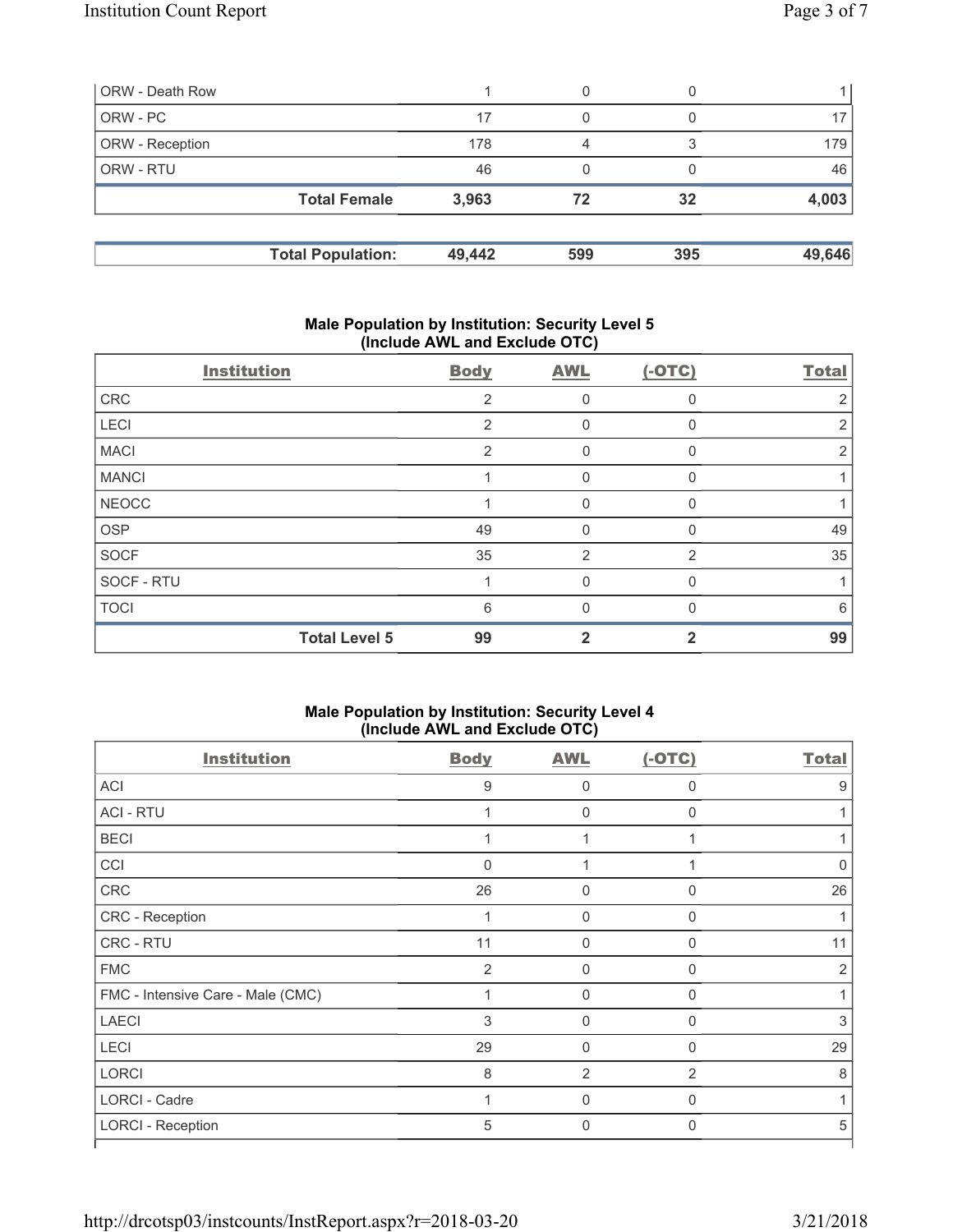| <b>MACI</b>      |                      | 56    | $\mathbf 0$    | $\mathbf 0$    | 56    |
|------------------|----------------------|-------|----------------|----------------|-------|
| <b>MANCI</b>     |                      | 39    | $\overline{2}$ | $\overline{2}$ | 39    |
| <b>MCI</b>       |                      | 1     | 0              | $\mathbf 0$    | 1     |
| <b>NCCI</b>      |                      |       | $\mathbf 0$    | $\mathbf 0$    |       |
| <b>OSP</b>       |                      | 395   | 0              | 0              | 395   |
| RCI              |                      | 16    | $\mathbf 0$    | $\mathbf 0$    | 16    |
| SOCF             |                      | 1,143 | 9              | 9              | 1,143 |
| SOCF - RTU       |                      | 14    | $\mathbf 0$    | $\mathbf 0$    | 14    |
| <b>TCI</b>       |                      | 21    | $\mathbf 0$    | $\mathbf 0$    | 21    |
| <b>TOCI</b>      |                      | 698   | 5              | 4              | 699   |
| <b>TOCI - PC</b> |                      | 16    | $\mathbf 0$    | $\Omega$       | 16    |
| <b>WCI</b>       |                      | 15    | 1              |                | 15    |
| WCI - RTU        |                      | $10$  | $\mathbf 0$    | $\Omega$       | $10$  |
|                  | <b>Total Level 4</b> | 2,523 | 21             | 20             | 2,524 |

## **Male Population by Institution: Security Level 3 (Include AWL and Exclude OTC)**

| <b>Institution</b>                | <b>Body</b>    | <b>AWL</b>          | $(-OTC)$            | <b>Total</b>              |
|-----------------------------------|----------------|---------------------|---------------------|---------------------------|
| <b>ACI</b>                        | 19             | 1                   | $\mathsf{O}\xspace$ | 20                        |
| <b>BECI</b>                       | $\overline{2}$ | $\mathsf{O}\xspace$ | $\mathsf{O}\xspace$ | $\sqrt{2}$                |
| CCI                               | $\mathbf{1}$   | $\mathsf{O}\xspace$ | $\mathsf{O}\xspace$ | $\mathbf{1}$              |
| CRC                               | 126            | 4                   | 4                   | 126                       |
| CRC - Cadre                       | 143            | $\mathbf 0$         | $\mathsf 0$         | 143                       |
| CRC - Reception                   | 856            | 23                  | 18                  | 861                       |
| CRC - RTU                         | 43             | $\mathsf{O}\xspace$ | $\mathsf{O}\xspace$ | 43                        |
| <b>FMC</b>                        | 3              | $\mathsf 0$         | $\mathsf{O}\xspace$ | $\,$ 3 $\,$               |
| FMC - Intensive Care - Male (CMC) | 4              | $\mathsf{O}\xspace$ | $\mathsf{O}\xspace$ | $\overline{4}$            |
| GCI                               | 6              | $\mathsf{O}\xspace$ | $\mathbf 0$         | $\,6\,$                   |
| <b>LAECI</b>                      | $\overline{2}$ | $\mathbf 0$         | $\mathsf{O}\xspace$ | $\overline{2}$            |
| <b>LECI</b>                       | 2,103          | 19                  | 13                  | 2,109                     |
| <b>LORCI</b>                      | 36             | 23                  | 23                  | 36                        |
| LORCI - Cadre                     | 80             | $\mathbf 0$         | $\mathsf{O}\xspace$ | 80                        |
| <b>LORCI - Reception</b>          | 660            | $\overline{2}$      | $\overline{2}$      | 660                       |
| <b>MACI</b>                       | 927            | $6\phantom{1}$      | 3                   | 930                       |
| <b>MANCI</b>                      | 2,083          | 18                  | 15                  | 2,086                     |
| <b>MCI</b>                        | 3              | $\mathbf 0$         | $\mathsf{O}\xspace$ | $\ensuremath{\mathsf{3}}$ |
| <b>NCCI</b>                       | 19             | $\mathsf{O}\xspace$ | $\mathsf{O}\xspace$ | 19                        |
| <b>NCI</b>                        | $\mathbf 1$    | $\mathsf{O}\xspace$ | $\mathsf 0$         | $\mathbf{1}$              |
| <b>NEOCC</b>                      | 732            | $\overline{2}$      | $\overline{2}$      | 732                       |
| <b>OSP</b>                        | 12             | $\mathsf{O}\xspace$ | $\mathsf{O}\xspace$ | 12                        |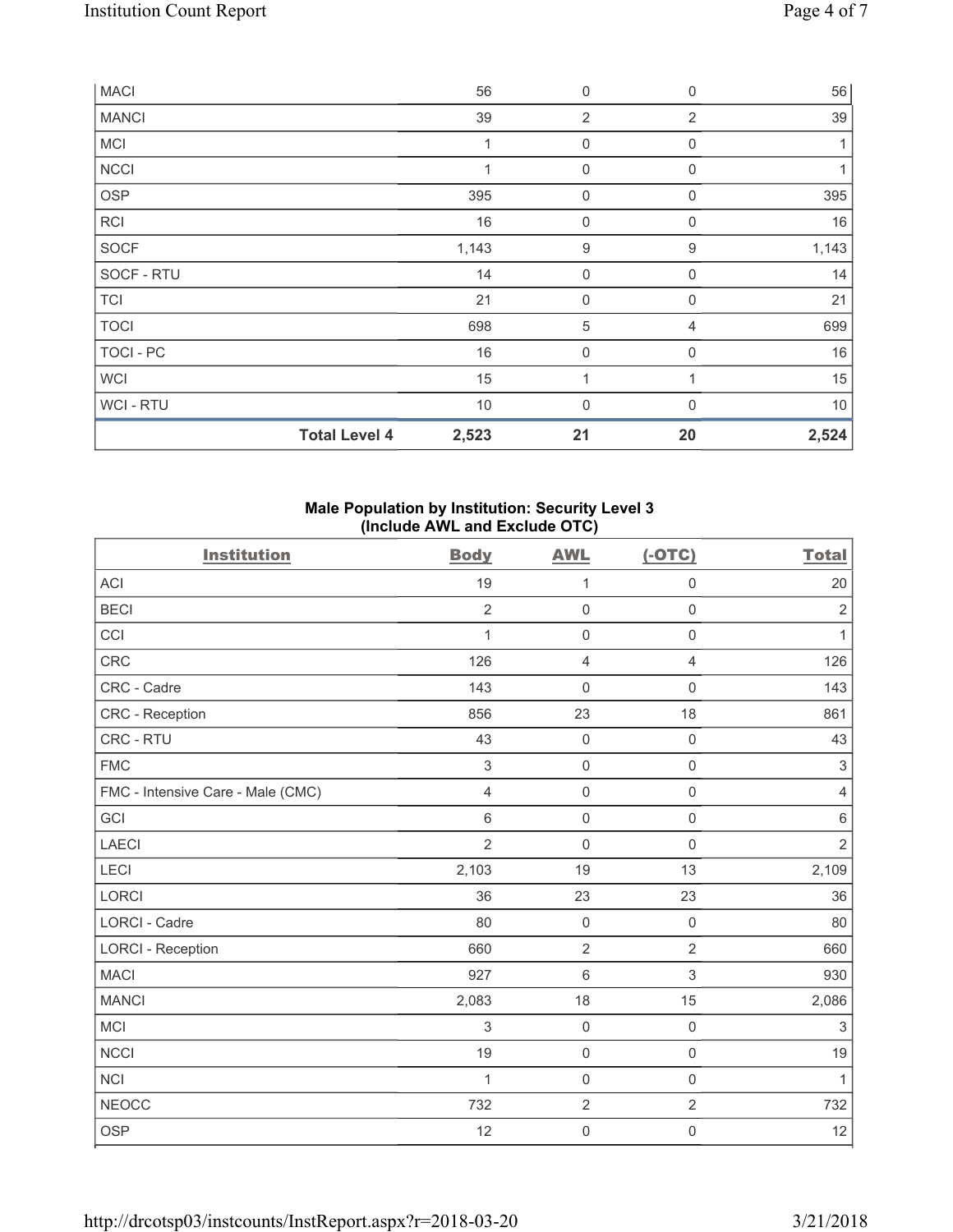| PCI            |                      | 30     |                |          | 31     |
|----------------|----------------------|--------|----------------|----------|--------|
| <b>RCI</b>     |                      | 1,850  | 16             | 13       | 1,853  |
| <b>RICI</b>    |                      |        | 0              |          |        |
| SOCF           |                      | 7      |                |          |        |
| <b>TCI</b>     |                      | 892    | 9              |          | 894    |
| <b>TOCI</b>    |                      | 10     | $\overline{2}$ | 2        | 10     |
| TOCI - PC      |                      | 72     | 0              |          | 72     |
| <b>WCI</b>     |                      | 1,280  | 9              |          | 1,282  |
| <b>WCI-RTU</b> |                      | 21     | 0              | $\Omega$ | 21     |
|                | <b>Total Level 3</b> | 12,024 | 136            | 110      | 12,050 |

## **Male Population by Institution: Security Level 2 (Include AWL and Exclude OTC)**

| <b>Institution</b>                | <b>Body</b>    | <b>AWL</b>          | $(-OTC)$            | <b>Total</b>   |
|-----------------------------------|----------------|---------------------|---------------------|----------------|
| <b>ACI</b>                        | 707            | $\overline{4}$      | $\overline{2}$      | 709            |
| ACI-PC                            | 73             | 1                   | $\mathbf{1}$        | 73             |
| <b>ACI - RTU</b>                  | 78             | 1                   | $\mathsf{O}\xspace$ | 79             |
| <b>BECI</b>                       | 1,405          | 11                  | $\,6\,$             | 1,410          |
| CCI                               | 1,957          | 14                  | $\boldsymbol{9}$    | 1,962          |
| CRC                               | 157            | $\overline{5}$      | $\sqrt{5}$          | 157            |
| CRC - Cadre                       | 115            | $\mathsf{O}\xspace$ | $\mathsf 0$         | 115            |
| CRC - Reception                   | 174            | $\mathsf g$         | $\,8\,$             | 175            |
| CRC - RTU                         | $\,$ 3 $\,$    | $\mathsf{O}\xspace$ | $\mathsf{O}\xspace$ | $\mathsf 3$    |
| <b>FMC</b>                        | 8              | $\sqrt{2}$          | $\mathsf 0$         | 10             |
| FMC - Intensive Care - Male (CMC) | 18             | $\mathsf{O}\xspace$ | $\mathsf{O}\xspace$ | 18             |
| GCI                               | 477            | $\overline{7}$      | $\sqrt{5}$          | 479            |
| <b>GCI-RTU</b>                    | 43             | $\mathsf{O}\xspace$ | $\mathsf 0$         | 43             |
| LAECI                             | 1,052          | 12                  | 10                  | 1,054          |
| LECI                              | $\mathbf{1}$   | $\mathsf{O}\xspace$ | $\mathsf 0$         | $\mathbf{1}$   |
| LOCI                              | 1,148          | $\overline{7}$      | $\sqrt{5}$          | 1,150          |
| LORCI                             | 130            | 22                  | 22                  | 130            |
| LORCI - Cadre                     | 40             | $\mathsf{O}\xspace$ | $\mathsf{O}\xspace$ | 40             |
| <b>LORCI - Reception</b>          | 277            | $\,$ 3 $\,$         | $\mathfrak{S}$      | 277            |
| <b>MACI</b>                       | 88             | $\sqrt{2}$          | $\mathsf{O}\xspace$ | 90             |
| <b>MANCI</b>                      | $\overline{7}$ | $\mathbf{1}$        | $\mathbf{1}$        | $\overline{7}$ |
| MCI                               | 1,483          | 11                  | $\overline{7}$      | 1,487          |
| MCI - Camp                        | $\mathbf{1}$   | $\mathbf 0$         | $\mathsf{O}\xspace$ | $\mathbf{1}$   |
| <b>NCCI</b>                       | 1,256          | 11                  | 11                  | 1,256          |
| <b>NCI</b>                        | 1,651          | 30                  | 19                  | 1,662          |
| <b>OSP</b>                        | $\mathbf{1}$   | $\mathsf{O}\xspace$ | $\mathsf{O}\xspace$ | $\mathbf{1}$   |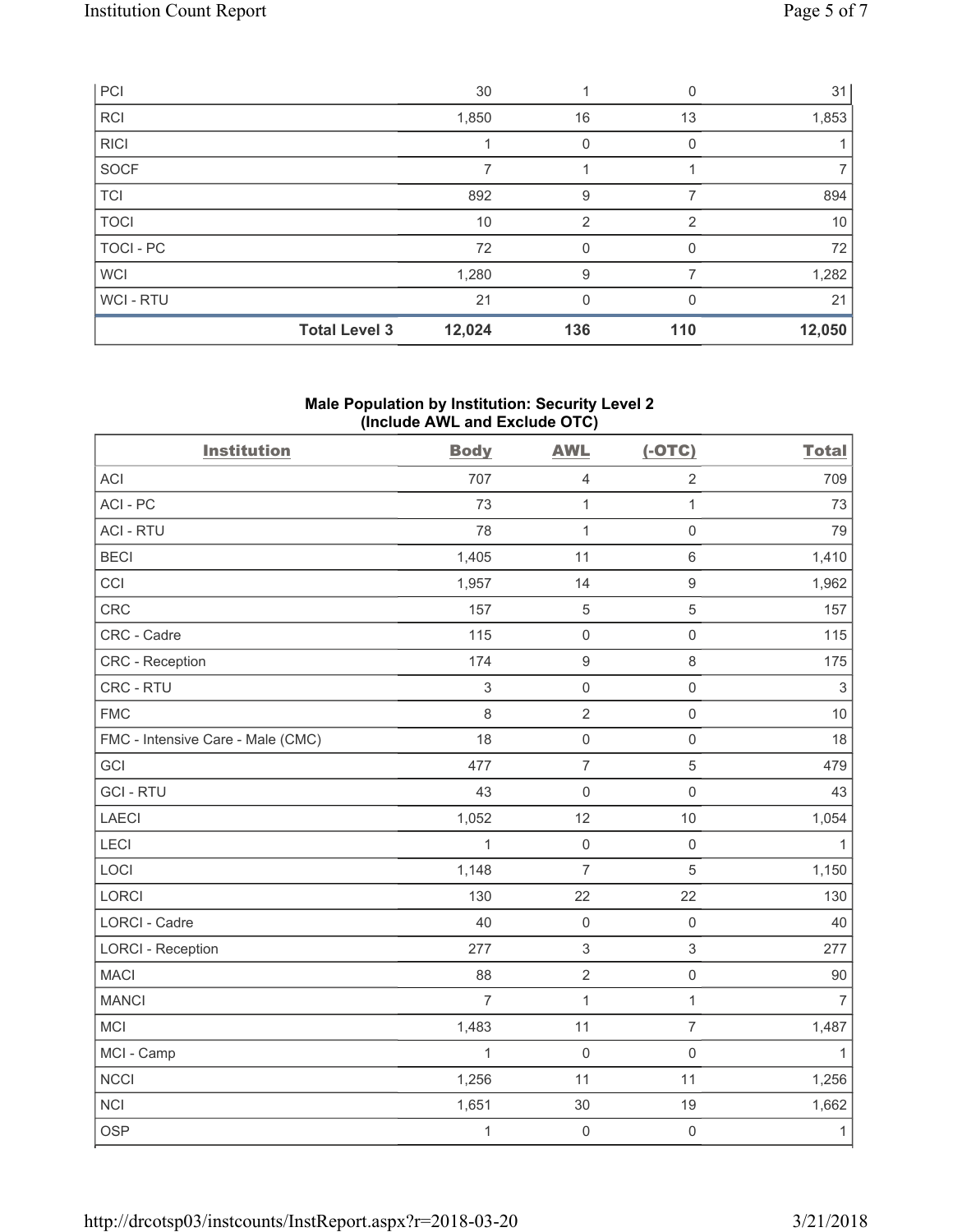| PCI         |                      | 786    | 10  |     | 795    |
|-------------|----------------------|--------|-----|-----|--------|
| RCI         |                      | 165    |     |     | 165    |
| <b>RICI</b> |                      | 1,472  | 28  | 22  | 1,478  |
| SCI         |                      | 778    | 12  | 10  | 780    |
| TCI         |                      |        |     |     |        |
| <b>TOCI</b> |                      | 0      |     |     | 0      |
| <b>WCI</b>  |                      | 4      |     |     | 4      |
|             | <b>Total Level 2</b> | 15,562 | 204 | 148 | 15,618 |

## **Male Population by Institution: Security Level 1 (Include AWL and Exclude OTC)**

| <b>Institution</b>                | <b>Body</b>    | ,<br><b>AWL</b>           | $(-OTC)$            | <b>Total</b>              |
|-----------------------------------|----------------|---------------------------|---------------------|---------------------------|
| <b>ACI</b>                        | 626            | $\,8\,$                   | $\overline{2}$      | 632                       |
| ACI-PC                            | $\overline{2}$ | $\mathsf 0$               | $\mathsf{O}\xspace$ | $\overline{2}$            |
| <b>ACI - RTU</b>                  | 32             | $\mathsf{O}\xspace$       | $\mathsf{O}\xspace$ | 32                        |
| <b>BECI</b>                       | 772            | $\overline{7}$            | $\overline{2}$      | 777                       |
| <b>BECI - Camp</b>                | 496            | $\mathsf{O}\xspace$       | $\mathsf{O}\xspace$ | 496                       |
| CCI                               | 604            | $\mathbf{1}$              | $\mathbf{1}$        | 604                       |
| <b>CRC</b>                        | 93             | $\,6\,$                   | $\overline{4}$      | 95                        |
| CRC - Cadre                       | 3              | $\mathsf{O}\xspace$       | $\mathsf{O}\xspace$ | $\ensuremath{\mathsf{3}}$ |
| <b>CRC</b> - Reception            | 109            | $\,$ 5 $\,$               | $\overline{2}$      | 112                       |
| <b>FMC</b>                        | 472            | $\boldsymbol{9}$          | $\overline{2}$      | 479                       |
| FMC - Intensive Care - Male (CMC) | 21             | $\mathbf{1}$              | $\mathsf{O}\xspace$ | 22                        |
| GCI                               | 638            | $\,$ 5 $\,$               | $\overline{4}$      | 639                       |
| GCI - Camp                        | 630            | $\ensuremath{\mathsf{3}}$ | $\overline{2}$      | 631                       |
| <b>GCI-RTU</b>                    | $\hbox{9}$     | $\mathsf{O}\xspace$       | $\mathsf{O}\xspace$ | $\boldsymbol{9}$          |
| <b>LAECI</b>                      | 710            | 10                        | $\overline{7}$      | 713                       |
| LECI                              | 1              | $\mathsf{O}\xspace$       | $\mathsf{O}\xspace$ | 1                         |
| LECI - Camp                       | 123            | $\mathsf 0$               | $\mathsf 0$         | 123                       |
| LOCI                              | 1,091          | $\,$ 5 $\,$               | $\mathsf 3$         | 1,093                     |
| LORCI                             | 68             | 10                        | $\overline{7}$      | 71                        |
| LORCI - Cadre                     | 5              | $\mathsf{O}\xspace$       | $\mathsf{O}\xspace$ | 5                         |
| <b>LORCI - Reception</b>          | 192            | $\mathbf{1}$              | 1                   | 192                       |
| MACI - Minimum                    | 1,181          | $\,8\,$                   | $\sqrt{5}$          | 1,184                     |
| <b>MANCI</b>                      | 422            | $\boldsymbol{9}$          | $\,6\,$             | 425                       |
| MCI                               | 455            | $\,$ 5 $\,$               | $\mathbf{1}$        | 459                       |
| MCI - Camp                        | 360            | $\mathsf{O}\xspace$       | $\mathsf 0$         | 360                       |
| <b>NCCI</b>                       | 1,120          | $\,8\,$                   | 6                   | 1,122                     |
| NCCI - Camp                       | 468            | $\mathsf 0$               | $\mathsf 0$         | 468                       |
| <b>NCI</b>                        | 783            | $\overline{7}$            | $\overline{2}$      | 788                       |